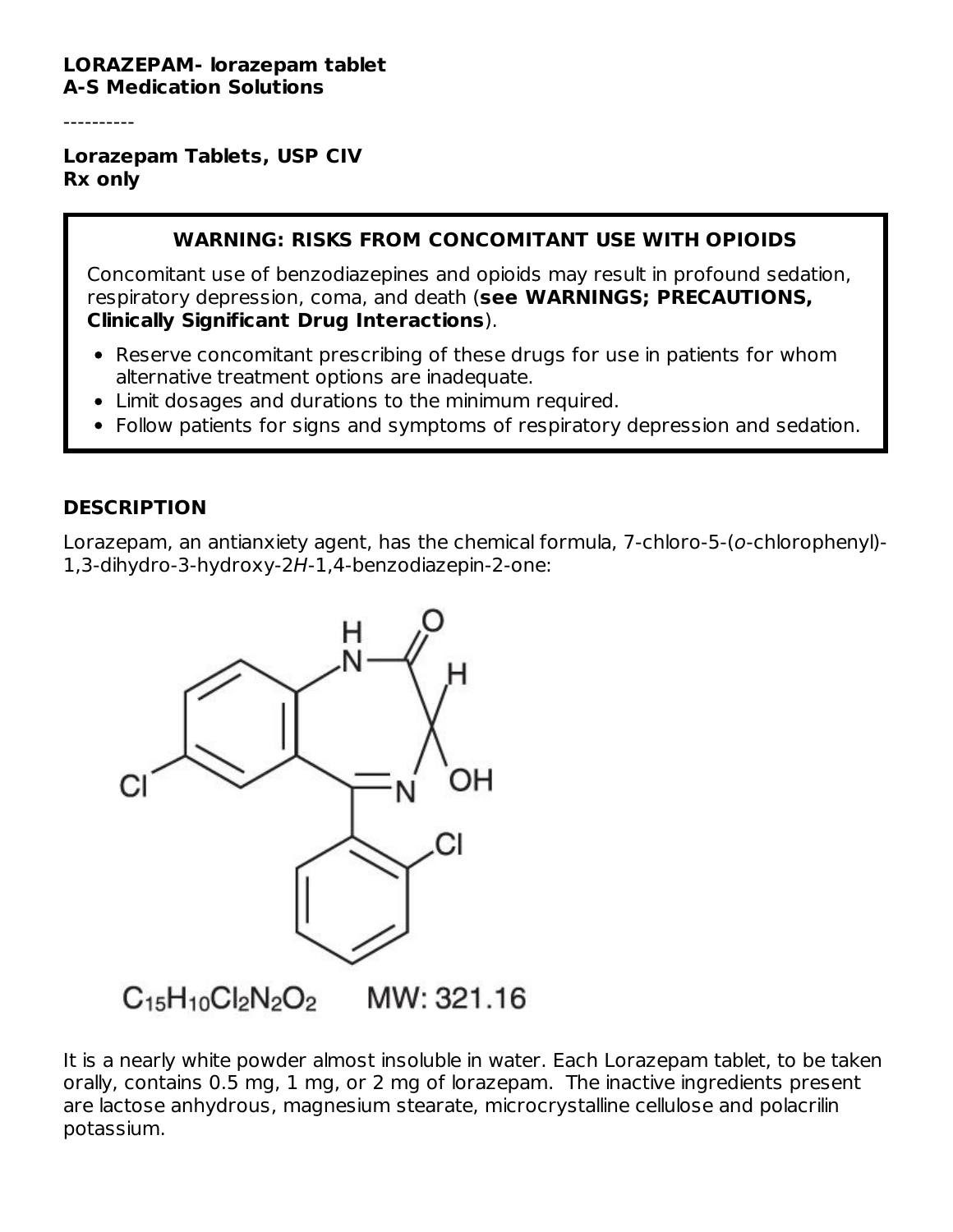## **CLINICAL PHARMACOLOGY**

Studies in healthy volunteers show that in single high doses lorazepam has a tranquilizing action on the central nervous system with no appreciable effect on the respiratory or cardiovascular systems.

Lorazepam is readily absorbed with an absolute bioavailability of 90%. Peak concentrations in plasma occur approximately 2 hours following administration. The peak plasma level of lorazepam from a 2 mg dose is approximately 20 ng/mL.

The mean half-life of unconjugated lorazepam in human plasma is about 12 hours and for its major metabolite, lorazepam glucuronide, about 18 hours. At clinically relevant concentrations, lorazepam is approximately 85% bound to plasma proteins. Lorazepam is rapidly conjugated at its 3-hydroxy group into lorazepam glucuronide which is then excreted in the urine. Lorazepam glucuronide has no demonstrable CNS activity in animals.

The plasma levels of lorazepam are proportional to the dose given. There is no evidence of accumulation of lorazepam on administration up to 6 months.

Studies comparing young and elderly subjects have shown that advancing age does not have a significant effect on the pharmacokinetics of lorazepam. However, in one study involving single intravenous doses of 1.5 to 3 mg of lorazepam injection, mean total body clearance of lorazepam decreased by 20% in 15 elderly subjects of 60 to 84 years of age compared to that in 15 younger subjects 19 to 38 years of age.

### **INDICATIONS AND USAGE**

Lorazepam is indicated for the management of anxiety disorders or for the short-term relief of the symptoms of anxiety or anxiety associated with depressive symptoms. Anxiety or tension associated with the stress of everyday life usually does not require treatment with an anxiolytic.

The effectiveness of lorazepam in long-term use, that is, more than 4 months, has not been assessed by systematic clinical studies. The physician should periodically reassess the usefulness of the drug for the individual patient.

# **CONTRAINDICATIONS**

Lorazepam is contraindicated in patients with

- hypersensitivity to benzodiazepines or to any components of the formulation.
- acute narrow-angle glaucoma.

# **WARNINGS**

Concomitant use of benzodiazepines, including Lorazepam, and opioids may result in profound sedation, respiratory depression, coma, and death. Because of these risks, reserve concomitant prescribing of these drugs for use in patients for whom alternative treatment options are inadequate.

Observational studies have demonstrated that concomitant use of opioid analgesics and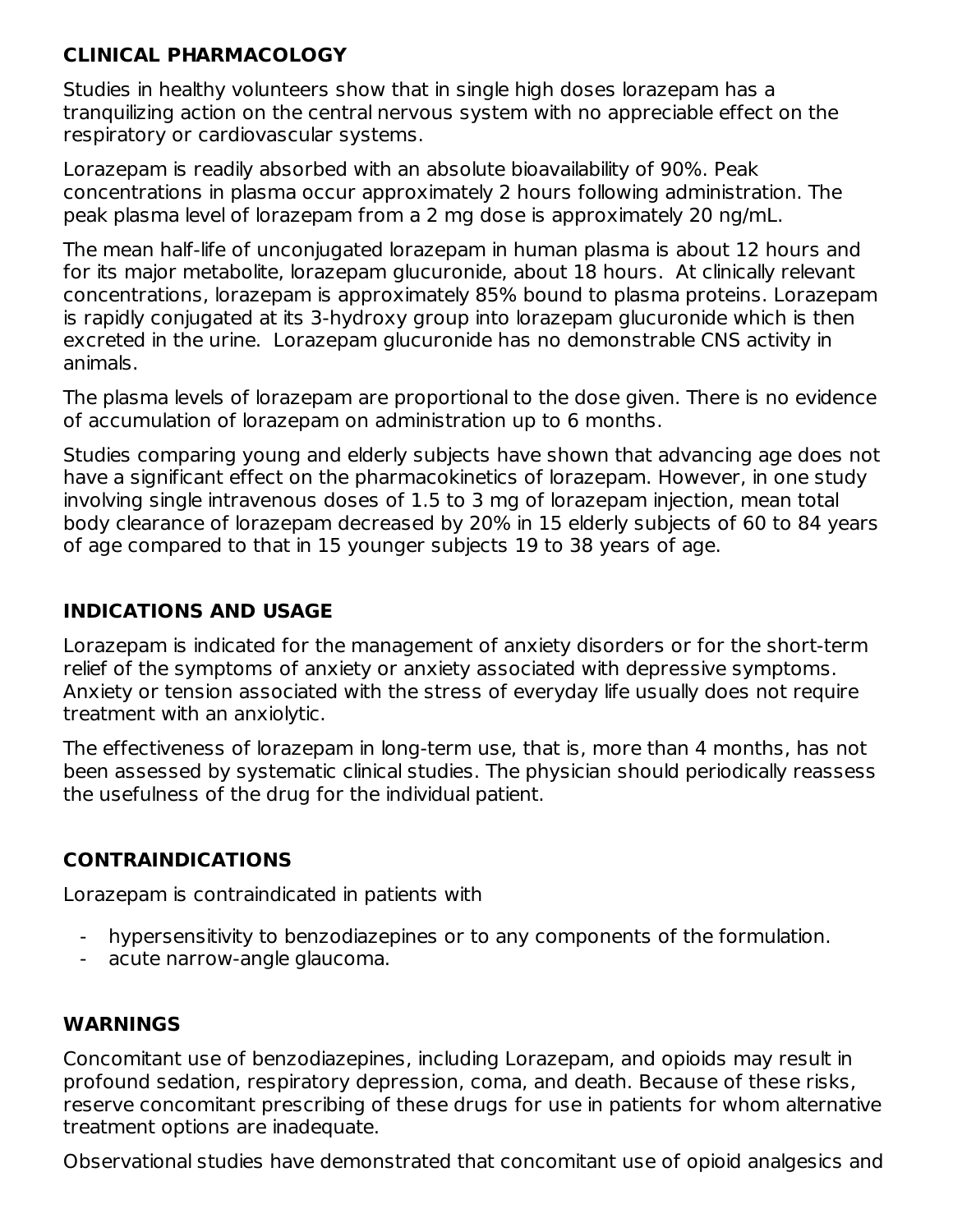benzodiazepines increases the risk of drug-related mortality compared to use of opioids alone. If a decision is made to prescribe Lorazepam concomitantly with opioids, prescribe the lowest effective dosages and minimum durations of concomitant use, and follow patients closely for signs and symptoms of respiratory depression and sedation. In patients already receiving an opioid analgesic, prescribe a lower initial dose of Lorazepam than indicated in the absence of an opioid and titrate based on clinical response. If an opioid is initiated in a patient already taking Lorazepam, prescribe a lower initial dose of the opioid and titrate based upon clinical response.

Advise both patients and caregivers about the risks of respiratory depression and sedation when Lorazepam is used with opioids. Advise patients not to drive or operate heavy machinery until the effects of concomitant use with the opioid have been determined (**see PRECAUTIONS, Clinically Significant Drug Interactions**).

Pre-existing depression may emerge or worsen during use of benzodiazepines including lorazepam. Lorazepam is not recommended for use in patients with a primary depressive disorder or psychosis.

Use of benzodiazepines, including lorazepam, both used alone and in combination with other CNS depressants may lead to potentially fatal respiratory depression. (**See PRECAUTIONS Clinically Significant Drug Interactions**)

Use of benzodiazepines, including lorazepam, may lead to physical and psychological dependence.

As with all patients on CNS-depressant drugs, patients receiving lorazepam should be warned not to operate dangerous machinery or motor vehicles and that their tolerance for alcohol and other CNS depressants will be diminished.

# **Physical and Psychological Dependence**

The use of benzodiazepines, including lorazepam, may lead to physical and psychological dependence. The risk of dependence increases with higher doses and longer term use and is further increased in patients with a history of alcoholism or drug abuse or in patients with significant personality disorders. The dependence potential is reduced when lorazepam is used at the appropriate dose for short-term treatment. Addictionprone individuals (such as drug addicts or alcoholics) should be under careful surveillance when receiving lorazepam or other psychotropic agents.

In general, benzodiazepines should be prescribed for short periods only (e.g. 2 to 4 weeks). Extension of the treatment period should not take place without reevaluation of the need for continued therapy. Continuous long-term use of the product is not recommended. Withdrawal symptoms (e.g. rebound insomnia) can appear following cessation of recommended doses after as little as one week of therapy. Abrupt discontinuation of product should be avoided and a gradual dosage-tapering schedule followed after extended therapy.

Abrupt termination of treatment may be accompanied by withdrawal symptoms. Symptoms reported following discontinuation of benzodiazepines include headache, anxiety, tension, depression, insomnia, restlessness, confusion, irritability, sweating, rebound phenomena, dysphoria, dizziness, derealization, depersonalization, hyperacusis, numbness/tingling of extremities, hypersensitivity to light, noise, and physical contact/perceptual changes, involuntary movements, nausea, vomiting, diarrhea, loss of appetite, hallucinations/delirium, convulsions/seizures, tremor,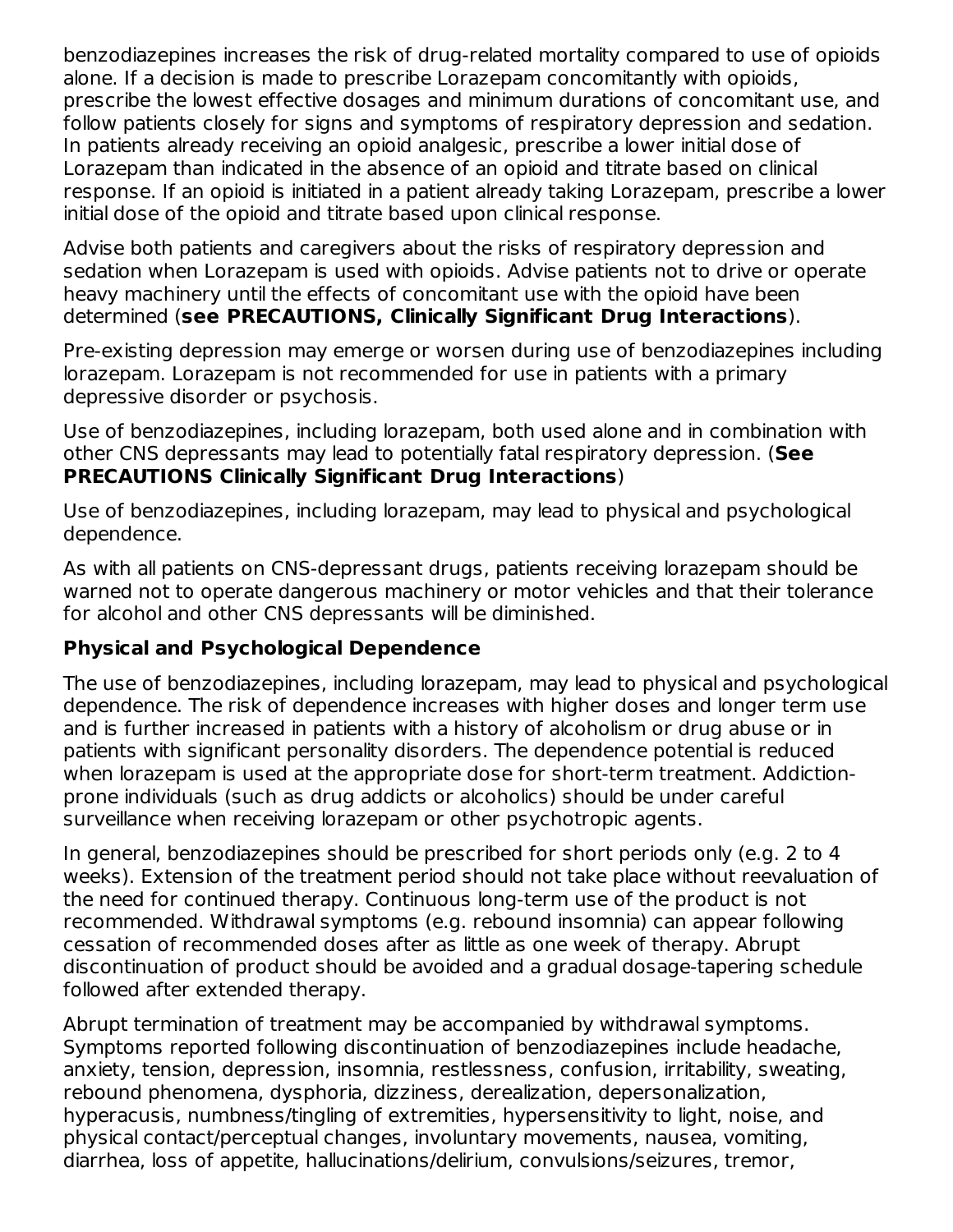abdominal cramps, myalgia, agitation, palpitations, tachycardia, panic attacks, vertigo, hyperreflexia, short-term memory loss, and hyperthermia. Convulsions/seizures may be more common in patients with pre-existing seizure disorders or who are taking other drugs that lower the convulsive threshold such as antidepressants.

There is evidence that tolerance develops to the sedative effects of benzodiazepines.

Lorazepam may have abuse potential, especially in patients with a history of drug and/or alcohol abuse.

## **PRECAUTIONS**

In patients with depression, a possibility for suicide should be borne in mind; benzodiazepines should not be used in such patients without adequate anti-depressant therapy.

Lorazepam should be used with caution in patients with compromised respiratory function (e.g. COPD, sleep apnea syndrome).

Elderly or debilitated patients may be more susceptible to the sedative effects of lorazepam. Therefore, these patients should be monitored frequently and have their dosage adjusted carefully according to patient response; the initial dosage should not exceed 2 mg.

Paradoxical reactions have been occasionally reported during benzodiazepine use. Such reactions may be more likely to occur in children and the elderly. Should these occur, use of the drug should be discontinued.

The usual precautions for treating patients with impaired renal or hepatic function should be observed. As with all benzodiazepines, the use of lorazepam may worsen hepatic encephalopathy; therefore, lorazepam should be used with caution in patients with severe hepatic insufficiency and/or encephalopathy. Dosage for patients with severe hepatic insufficiency should be adjusted carefully according to patient response; lower doses may be sufficient in such patients.

In patients where gastrointestinal or cardiovascular disorders coexist with anxiety, it should be noted that lorazepam has not been shown to be of significant benefit in treating the gastrointestinal or cardiovascular component.

Esophageal dilation occurred in rats treated with lorazepam for more than one year at 6 mg/kg/day. The no-effect dose was 1.25 mg/kg/day (approximately 6 times the maximum human therapeutic dose of 10 mg per day). The effect was reversible only when the treatment was withdrawn within 2 months of first observation of the phenomenon. The clinical significance of this is unknown. However, use of lorazepam for prolonged periods and in geriatric patients requires caution, and there should be frequent monitoring for symptoms of upper G.I. disease.

Safety and effectiveness of lorazepam in children of less than 12 years have not been established.

# **Information for Patients**

To assure the safe and effective use of lorazepam, patients should be informed that, since benzodiazepines may produce psychological and physical dependence, it is advisable that they consult with their physician before either increasing the dose or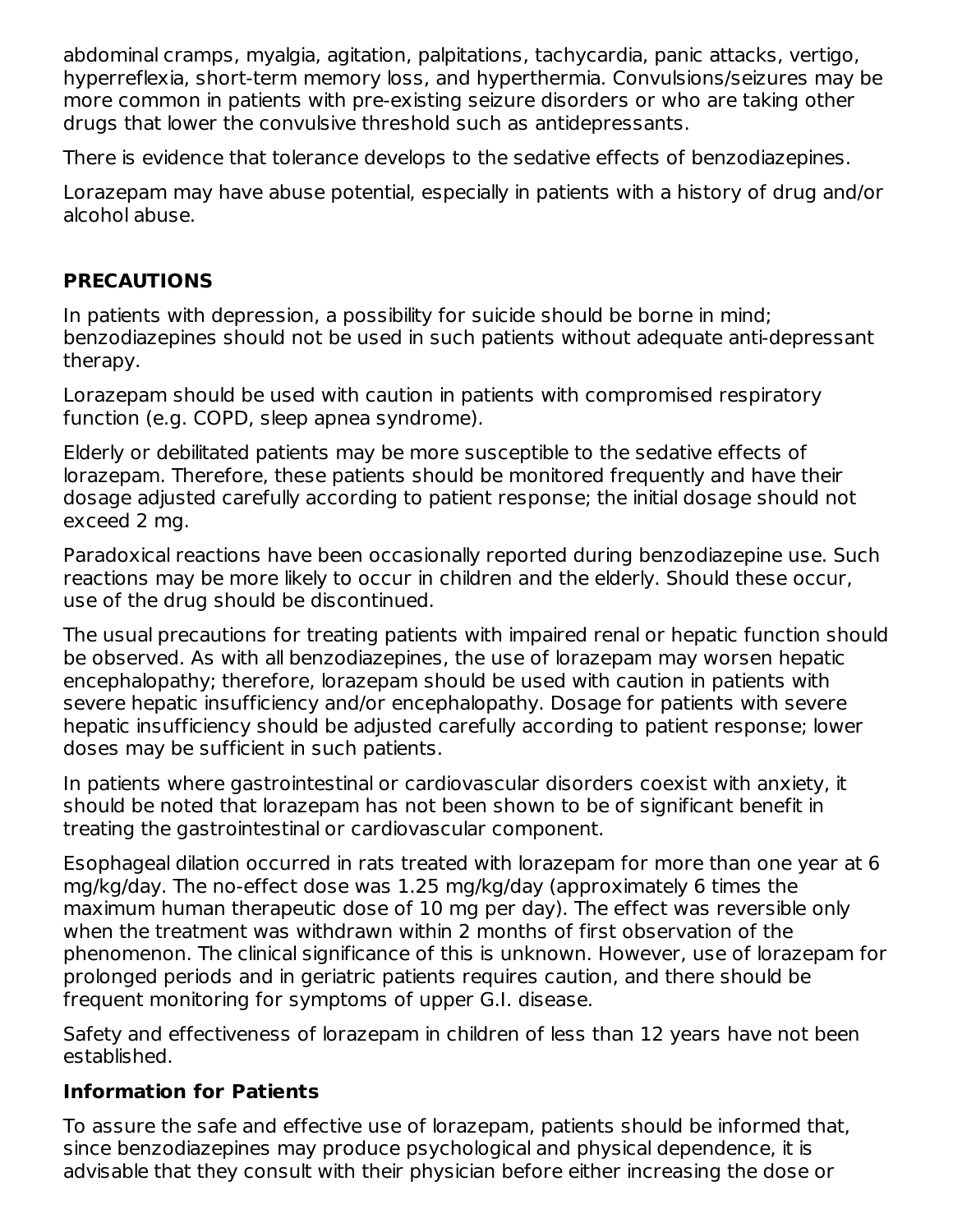abruptly discontinuing this drug.

# **Essential Laboratory Tests**

Some patients on lorazepam have developed leukopenia, and some have had elevations of LDH. As with other benzodiazepines, periodic blood counts and liver function tests are recommended for patients on long-term therapy.

# **Clinically Significant Drug Interactions**

The concomitant use of benzodiazepines and opioids increases the risk of respiratory depression because of actions at different receptor sites in the CNS that control respiration. Benzodiazepines interact at  $\mathsf{GABA}_\mathsf{A}$  sites and opioids interact primarily at mu receptors. When benzodiazepines and opioids are combined, the potential for benzodiazepines to significantly worsen opioid-related respiratory depression exists. Limit dosage and duration of concomitant use of benzodiazepines and opioids, and monitor patients closely for respiratory depression and sedation.

The benzodiazepines, including lorazepam, produce increased CNS-depressant effects when administered with other CNS depressants such as alcohol, barbiturates, antipsychotics, sedative/hypnotics, anxiolytics, antidepressants, narcotic analgesics, sedative antihistamines, anticonvulsants, and anesthetics.

Concomitant use of clozapine and lorazepam may produce marked sedation, excessive salivation, hypotension, ataxia, delirium and respiratory arrest.

Concurrent administration of lorazepam with valproate may result in increased plasma concentrations and reduced clearance of lorazepam. Lorazepam dosage should be reduced to approximately 50% when coadministered with valproate.

Concurrent administration of lorazepam with probenecid may result in a more rapid onset or prolonged effect of lorazepam due to increased half-life and decreased total clearance. Lorazepam dosage needs to be reduced by approximately 50% when coadministered with probenecid.

The effects of probenecid and valproate on lorazepam may be due to inhibition of glucuronidation.

Administration of theophylline or aminophylline may reduce the sedative effects of benzodiazepines, including lorazepam.

# **Carcinogenesis and Mutagenesis**

No evidence of carcinogenic potential emerged in rats during an 18-month study with lorazepam. No studies regarding mutagenesis have been performed.

# **Pregnancy**

Reproductive studies in animals were performed in mice, rats, and two strains of rabbits. Occasional anomalies (reduction of tarsals, tibia, metatarsals, malrotated limbs, gastroschisis, malformed skull, and microphthalmia) were seen in drug-treated rabbits without relationship to dosage. Although all of these anomalies were not present in the concurrent control group, they have been reported to occur randomly in historical controls. At doses of 40 mg/kg and higher, there was evidence of fetal resorption and increased fetal loss in rabbits which was not seen at lower doses.

The clinical significance of the above findings is not known. However, an increased risk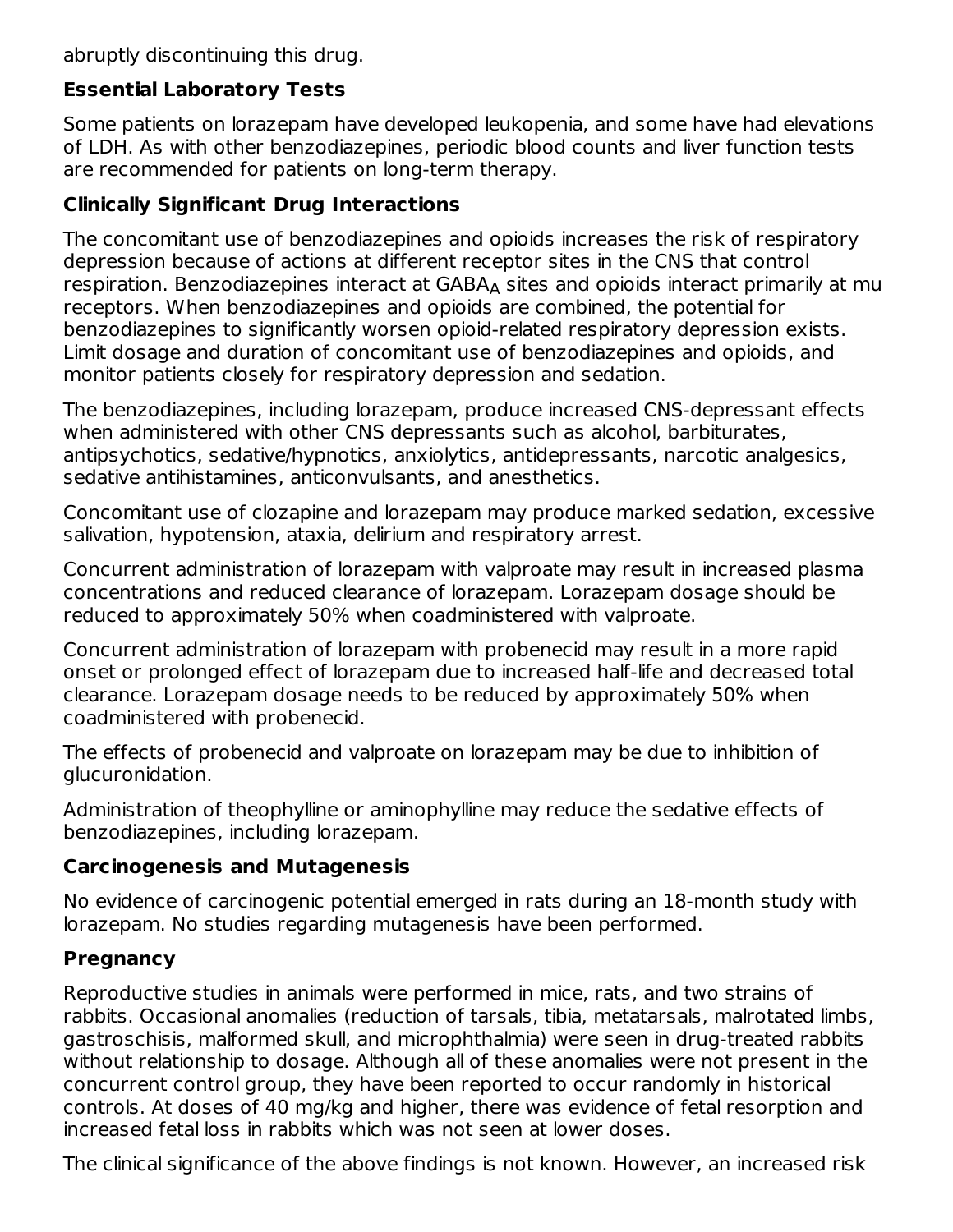of congenital malformations associated with the use of minor tranquilizers (chlordiazepoxide, diazepam, and meprobamate) during the first trimester of pregnancy has been suggested in several studies. Because the use of these drugs is rarely a matter of urgency, the use of lorazepam during this period should be avoided. The possibility that a woman of childbearing potential may be pregnant at the time of institution of therapy should be considered. Patients should be advised that if they become pregnant, they should communicate with their physician about the desirability of discontinuing the drug.

In humans, blood levels obtained from umbilical cord blood indicate placental transfer or lorazepam and lorazepam glucuronide. Infants of mothers who ingested benzodiazepines for several weeks or more preceding delivery have been reported to have withdrawal symptoms during the postnatal period. Symptoms such as hypoactivity, hypotonia, hypothermia, respiratory depression, apnea, feeding problems, and impaired metabolic response to cold stress have been reported in neonates born of mothers who have received benzodiazepines during the late phase of pregnancy or at delivery.

# **Nursing Mothers**

Lorazepam has been detected in human breast milk; therefore, it should not be administered to breast-feeding women, unless the expected benefit to the woman outweighs the potential risk to the infant.

Sedation and inability to suckle have occurred in neonates of lactating mothers taking benzodiazepines. Infants of lactating mothers should be observed for pharmacological effects (including sedation and irritability).

# **Geriatric Use**

Clinical studies of lorazepam generally were not adequate to determine whether subjects aged 65 and over respond differently than younger subjects; however, the incidence of sedation and unsteadiness was observed to increase with age (see **ADVERSE REACTIONS**).

Age does not appear to have a significant effect on lorazepam kinetics (see **CLINICAL PHARMACOLOGY**).

Clinical circumstances, some of which may be more common in the elderly, such as hepatic or renal impairment, should be considered. Greater sensitivity (e.g. sedation) of some older individuals cannot be ruled out. In general, dose selection for an elderly patient should be cautious, and lower doses may be sufficient in these patients (see **DOSAGE AND ADMINISTRATION**).

# **ADVERSE REACTIONS**

Most adverse reactions to benzodiazepines, including CNS effects and respiratory depression, are dose dependent, with more severe effects occurring with high doses.

In a sample of about 3500 patients treated for anxiety, the most frequent adverse reaction to lorazepam was sedation (15.9%), followed by dizziness (6.9%), weakness (4.2%), and unsteadiness (3.4%). The incidence of sedation and unsteadiness increased with age.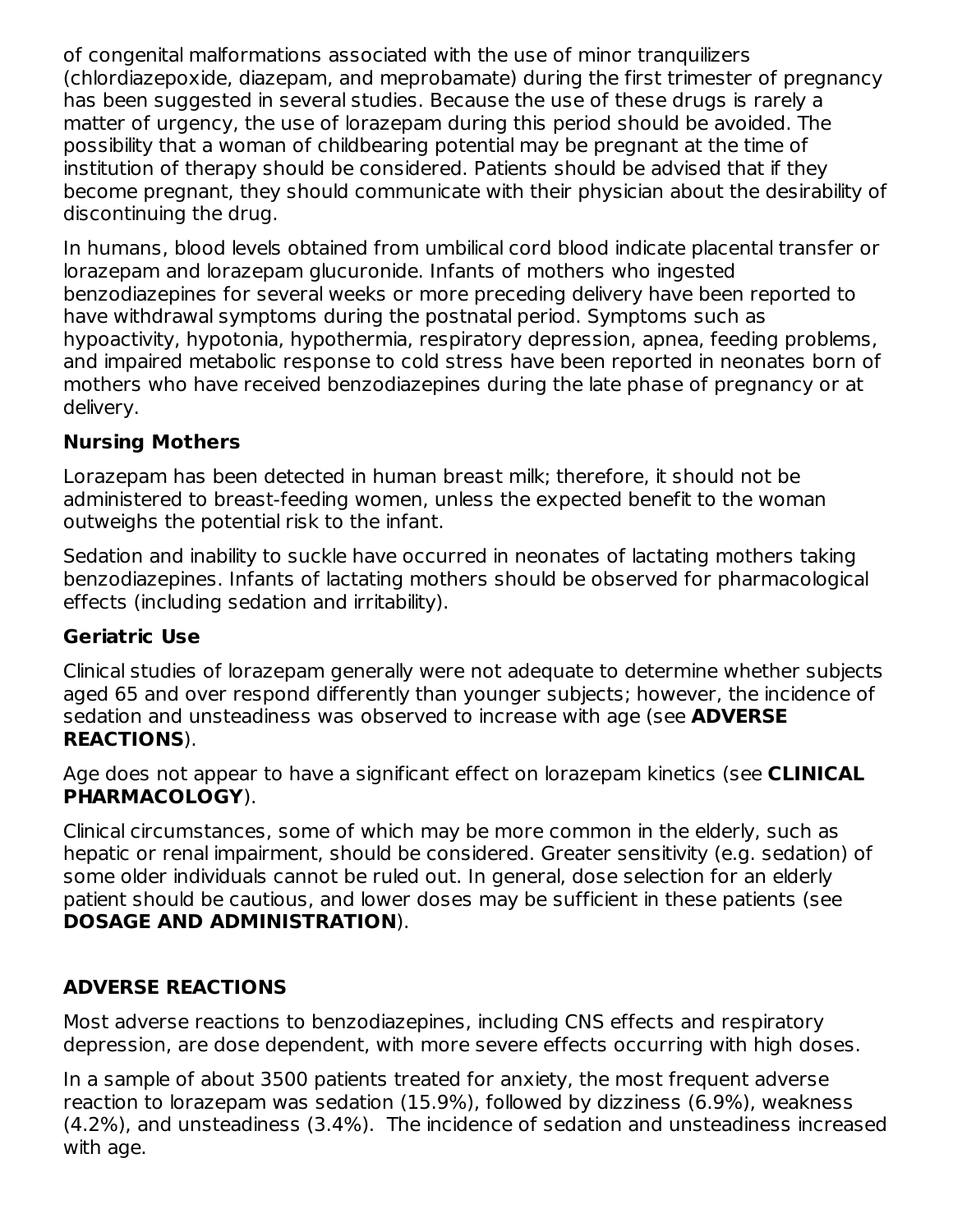Other adverse reactions to benzodiazepines, including lorazepam are fatigue, drowsiness, amnesia, memory impairment, confusion, disorientation, depression, unmasking of depression, disinhibition, euphoria, suicidal ideation/attempt, ataxia, asthenia, extrapyramidal symptoms, convulsions/seizures, tremor, vertigo, eyefunction/visual disturbance (including diplopia and blurred vision), dysarthria, slurred speech, change in libido, impotence, decreased orgasm; headache, coma; respiratory depression, apnea, worsening of sleep apnea, worsening of obstructive pulmonary disease; gastrointestinal symptoms including nausea, change in appetite, constipation, jaundice, increase in bilirubin, increase in liver transaminases, increase in alkaline phosphatase; hypersensitivity reactions, anaphylactic/oid reactions; dermatological symptoms, allergic skin reactions, alopecia; SIADH, hyponatremia, thrombocytopenia, agranulocytosis, pancytopenia; hypothermia; and autonomic manifestations.

Paradoxical reactions, including anxiety, excitation, agitation, hostility, aggression, rage, sleep disturbances/insomnia, sexual arousal, and hallucinations may occur. Small decreases in blood pressure and hypotension may occur but are usually not clinically significant, probably being related to the relief of anxiety produced by lorazepam.

#### **CALL YOUR DOCTOR FOR MEDICAL ADVICE ABOUT SIDE EFFECTS. YOU MAY REPORT SIDE EFFECTS TO THE FDA AT Phone # 1-800-FDA-1088 OR LEADING PHARMA, LLC AT 1-844-740-7500.**

# **OVERDOSAGE**

In postmarketing experience, overdose with lorazepam has occurred predominantly in combination with alcohol and/or other drugs. Therefore, in the management of overdosage, it should be borne in mind that multiple agents may have been taken.

# **Symptoms**

Overdosage of benzodiazepines is usually manifested by varying degrees of CNS depression ranging from drowsiness to coma. In mild cases, symptoms include drowsiness, mental confusion, paradoxical reactions, dysarthria and lethargy. In more serious cases, and especially when other drugs or alcohol were ingested, symptoms may include ataxia, hypotonia, hypotension, cardiovascular depression, respiratory depression, hypnotic state, coma, and death.

#### **Management**

General supportive and symptomatic measures are recommended; vital signs must be monitored and the patient closely observed. When there is a risk of aspiration, induction of emesis is not recommended. Gastric lavage may be indicated if performed soon after ingestion or in symptomatic patients. Administration of activated charcoal may also limit drug absorption. Hypotension, though unlikely, usually may be controlled with norepinephrine bitartrate injection. Lorazepam is poorly dialyzable. Lorazepam glucuronide, the inactive metabolite, may be highly dialyzable.

The benzodiazepine antagonist flumazenil may be used in hospitalized patients as an adjunct to, not as a substitute for, proper management of benzodiazepine overdose. The prescriber should be aware of a risk of seizure in association with flumazenil treatment, particularly in long-term benzodiazepine users and in cyclic antidepressant overdose. The complete flumazenil package insert including **CONTRAINDICATION, WARNINGS**, and **PRECAUTIONS** should be consulted prior to use.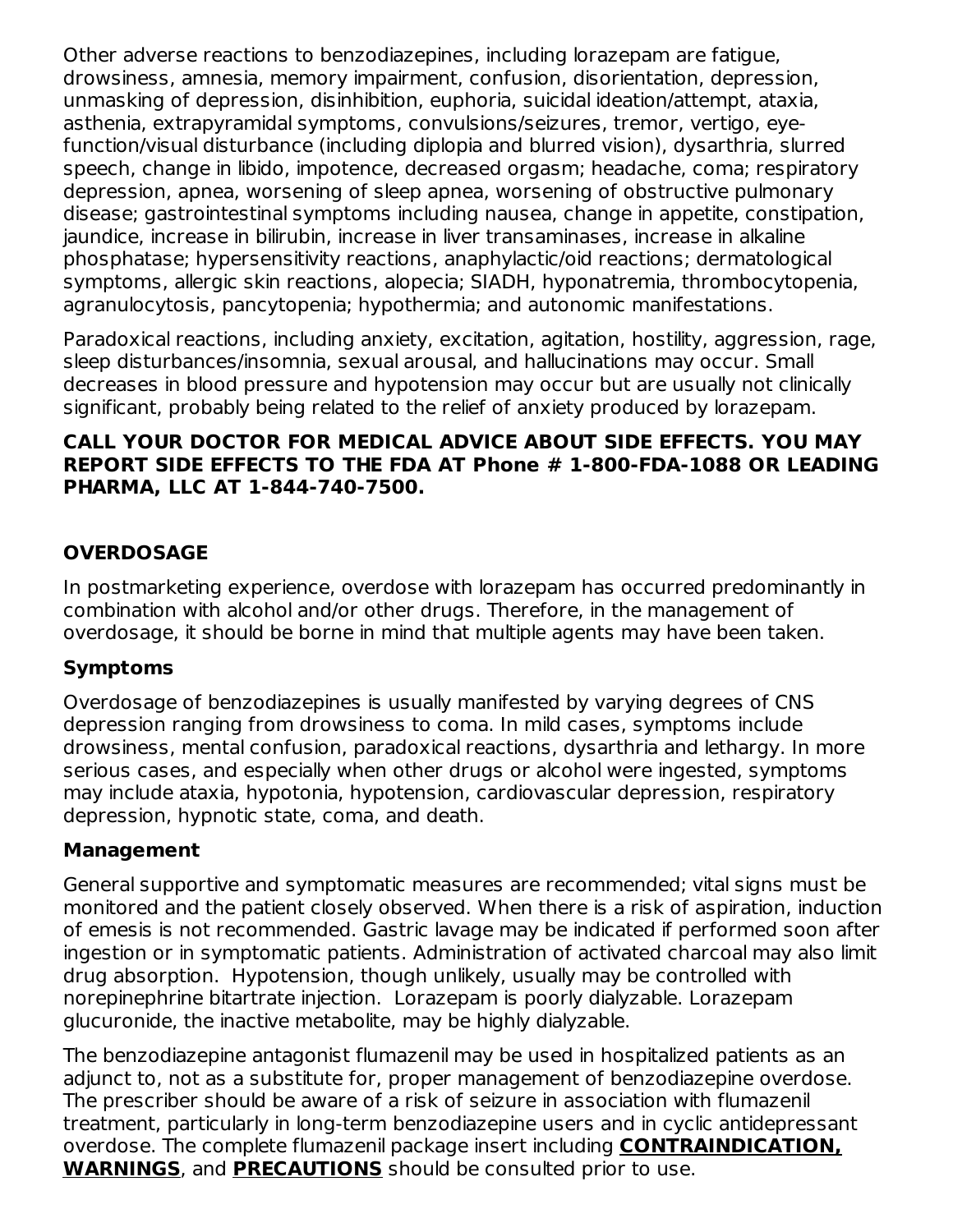## **DOSAGE AND ADMINISTRATION**

Lorazepam is administered orally. For optimal results, dose, frequency of administration, and duration of therapy should be individualized according to patient response. To facilitate this, 0.5 mg, 1 mg, and 2 mg tablets are available.

The usual range is 2 to 6 mg/day given in divided doses, the largest dose being taken before bedtime, but the daily dosage may vary from 1 to 10 mg/day.

For anxiety, most patients require an initial dose of 2 to 3 mg/day given two times a day or three times a day.

For insomnia due to anxiety or transient situational stress, a single daily dose of 2 to 4 mg may be given, usually at bedtime.

For elderly or debilitated patients, an initial dosage of 1 to 2 mg/day in divided doses is recommended, to be adjusted as needed and tolerated.

The dosage of lorazepam should be increased gradually when needed to help avoid adverse effects. When higher dosage is indicated, the evening dose should be increased before the daytime doses.

## **HOW SUPPLIED**

Product: 50090-5508

NDC: 50090-5508-0 30 TABLET in a BOTTLE

NDC: 50090-5508-1 100 TABLET in a BOTTLE

NDC: 50090-5508-2 60 TABLET in a BOTTLE

Manufactured and Distributed by Leading Pharma, LLC Fairfield, NJ 07004 USA

Rev. 05 09/20

#### **MEDICATION GUIDE**

**Lorazepam Tablets, CIV**

**(lor az' e pam)**

**What is the most important information I should know about Lorazepam?**

- **Lorazepam is a benzodiazepine medicine. Taking benzodiazepines with opioid medicines, alcohol, or other central nervous system depressants (including street drugs) can cause severe drowsiness, breathing problems (respiratory depression), coma and death.**
- **Lorazepam can make you sleepy or dizzy, and can slow your thinking and motor skills.**
	- Do not drive, operate heavy machinery, or do other dangerous activities until you know how Lorazepam affects you.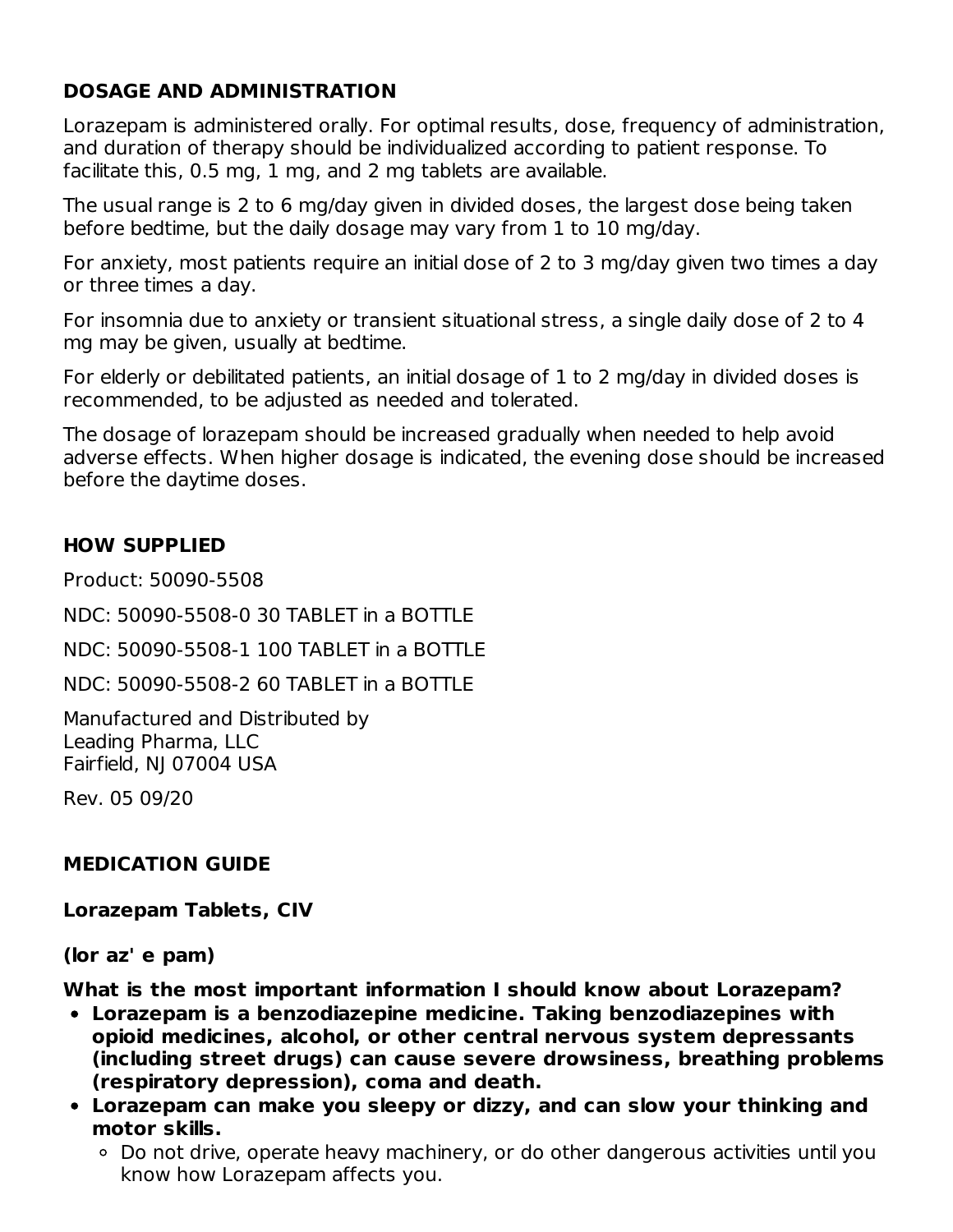- Do not drink alcohol or take other drugs that may make you sleepy or dizzy while taking Lorazepam without first talking to your healthcare provider. When taken with alcohol or drugs that cause sleepiness or dizziness, Lorazepam may make your sleepiness or dizziness much worse.
- Do not take more Lorazepam than prescribed.

# **What is Lorazepam?**

- Lorazepam is a prescription medicine used:
	- to treat anxiety disorders
	- o for the short-term relief of the symptoms of anxiety or anxiety that can happen with symptoms of depression
- **Lorazepam is a federal controlled substance (CIV) because it can be abused or lead to dependence.** Keep Lorazepam in a safe place to prevent misuse and abuse. Selling or giving away Lorazepam may harm others, and is against the law. Tell your healthcare provider if you have abused or been dependent on alcohol, prescription medicines or street drugs.
- It is not known if Lorazepam is safe and effective in children less than 12 years of age.
- It is not known if Lorazepam is safe and effective for use for longer than 4 months.

# **Do not take Lorazepam if you:**

• are allergic to lorazepam, other benzodiazepines, or any of the ingredients in Lorazepam . See the end of this Medication Guide for a complete list of ingredients in Lorazepam

# **Before you take Lorazepam , tell your healthcare provider about all of your medical conditions, including if you:**

- have or have had depression, mood problems, or suicidal thoughts or behavior
- have a history of drug or alcohol abuse or addiction
- have lung disease or breathing problems (such as COPD, sleep apnea syndrome)
- have liver or kidney problems
- have or have had seizures
- are pregnant or plan to become pregnant. Lorazepam may harm your unborn baby. You and your healthcare provider should decide if you should take Lorazepam while you are pregnant.
- are breastfeeding or plan to breastfeed. Lorazepam passes into your breast milk and may harm your baby. Talk to your healthcare provider about the best way to feed your baby if you take Lorazepam . You should not breastfeed while taking Lorazepam

#### **Tell your healthcare provider about all the medicines you take**, including prescription and over-the-counter medicines, vitamins, and herbal supplements.

Taking Lorazepam with certain other medicines can cause side effects or affect how well Lorazepam or the other medicines work. Do not start or stop other medicines without talking to your healthcare provider.

# **How should I take Lorazepam?**

- Take Lorazepam exactly as your healthcare provider tells you to take it. Your healthcare provider will tell you how much Lorazepam to take and when to take it.
- If you take too much Lorazepam, call your healthcare provider or go to the nearest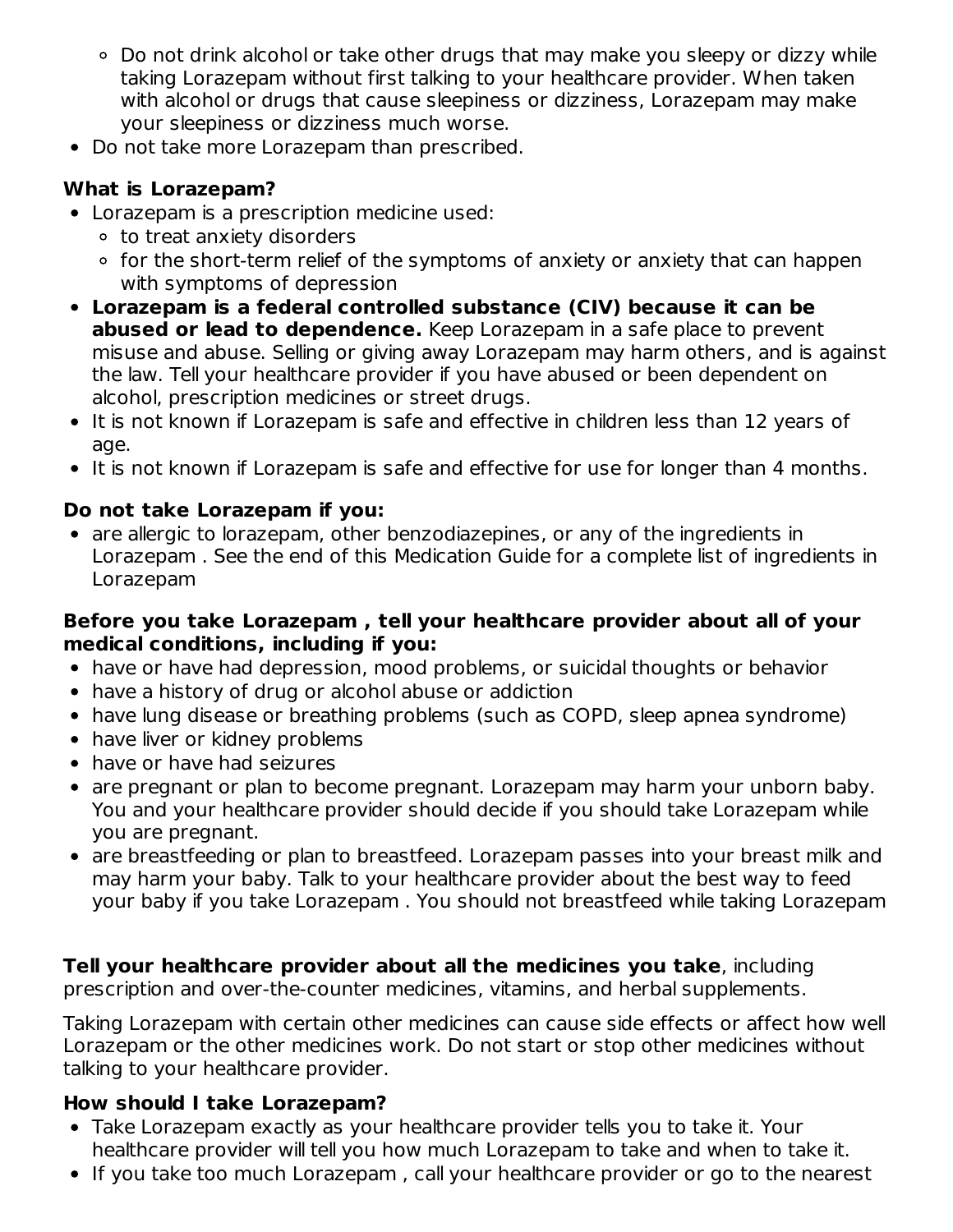hospital emergency room right away.

# **What should I avoid while taking Lorazepam?**

- Lorazepam can cause you to be drowsy. Do not drive a car or operate heavy machinery until you know how Lorazepam affects you.
- You should not drink alcohol while taking Lorazepam . Drinking alcohol can increase your chances of having serious side effects.

# **What are the possible side effects of Lorazepam?**

# **Lorazepam may cause serious side effects, including:**

- **See "What is the most important information I should know about Lorazepam?"**
- **Depression**. Pre-existing depression may emerge or worsen during use of benzodiazepines including Lorazepam .
- **Abuse and dependence.** Taking Lorazepam can cause physical and psychological dependence. Physical and psychological dependence is not the same as drug addiction. Your healthcare provider can tell you more about the differences between physical and psychological dependence and drug addiction.
- **Withdrawal symptoms.** You may have withdrawal symptoms if you stop taking Lorazepam suddenly. Withdrawal symptoms can be serious and include seizures. Mild withdrawal symptoms include a depressed mood and trouble sleeping. Talk to your healthcare provider about slowly stopping Lorazepam to avoid withdrawal symptoms.

# **The most common side effects of Lorazepam include:**

- sedation
- dizziness
- weakness
- unsteadiness

These are not all the possible side effects of Lorazepam . Call your doctor for medical advice about side effects. You may report side effects to FDA at 1-800-FDA-1088 or LEADING PHARMA, LLC AT 1-844-740-7500.

# **How should I store Lorazepam?**

- Store Lorazepam in a tightly closed container at 77°F (25°C); excursions permitted to 59° to 86°F (15° to 30°C).
- **Keep Lorazepam and all medicines out of the reach of children.**

# **General information about the safe and effective use of Lorazepam.**

Medicines are sometimes prescribed for purposes other than those listed in a Medication Guide. Do not use Lorazepam for a condition for which it was not prescribed. Do not give Lorazepam to other people, even if they have the same symptoms that you have. It may harm them. You can ask your pharmacist or healthcare provider for information about Lorazepam that is written for health professionals

# **What are the ingredients in Lorazepam?**

**Active ingredient:** lorazepam

**Inactive ingredients:** lactose anhydrous, magnesium stearate, microcrystalline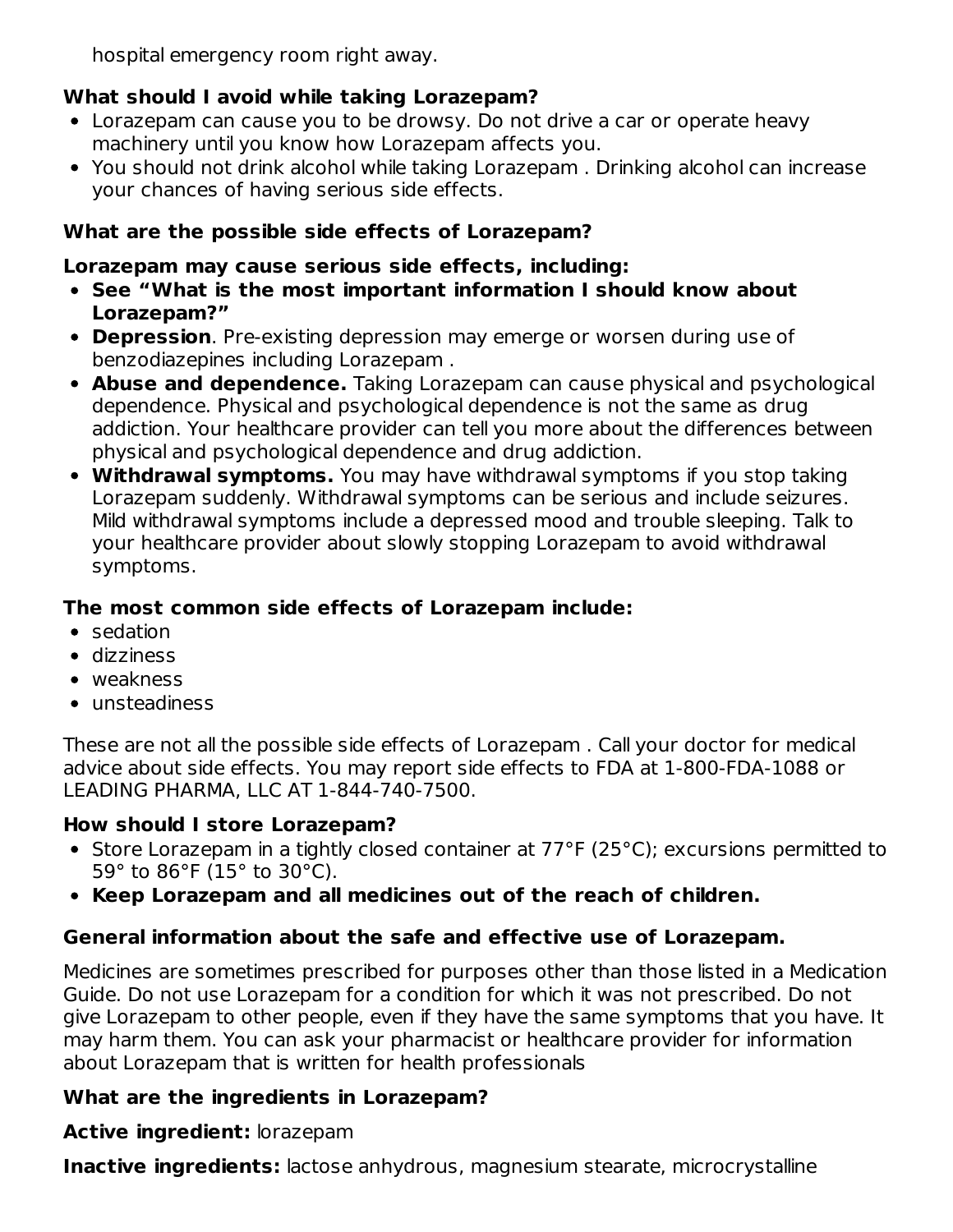cellulose, and polacrilin potassium.

Manufactured and Distributed by Leading Pharma, LLC Fairfield, NJ 07004 USA

Rev. 02 09/20

#### **LORAZEPAM TABLET**



| <b>LORAZEPAM</b>                                                         |                                                    |                           |  |                 |                     |  |  |
|--------------------------------------------------------------------------|----------------------------------------------------|---------------------------|--|-----------------|---------------------|--|--|
| lorazepam tablet                                                         |                                                    |                           |  |                 |                     |  |  |
|                                                                          |                                                    |                           |  |                 |                     |  |  |
| <b>Product Information</b>                                               |                                                    |                           |  |                 |                     |  |  |
| <b>Product Type</b>                                                      | <b>HUMAN</b><br><b>PRESCRIPTION</b><br><b>DRUG</b> | <b>Item Code (Source)</b> |  | NDC:50090-      | 5508(NDC:69315-905) |  |  |
| <b>Route of Administration</b>                                           | ORAL                                               | <b>DEA Schedule</b>       |  | <b>CIV</b>      |                     |  |  |
|                                                                          |                                                    |                           |  |                 |                     |  |  |
| <b>Active Ingredient/Active Moiety</b>                                   |                                                    |                           |  |                 |                     |  |  |
| <b>Ingredient Name</b><br><b>Basis of Strength</b>                       |                                                    |                           |  |                 | <b>Strength</b>     |  |  |
| LORAZEPAM (UNII: O26FZP769L) (LORAZEPAM - UNII:O26FZP769L)<br>LORAZ EPAM |                                                    |                           |  | 1 <sub>mg</sub> |                     |  |  |
|                                                                          |                                                    |                           |  |                 |                     |  |  |
| <b>Inactive Ingredients</b>                                              |                                                    |                           |  |                 |                     |  |  |
| <b>Ingredient Name</b>                                                   |                                                    |                           |  |                 | <b>Strength</b>     |  |  |
| <b>ANHYDROUS LACTOSE (UNII: 3SY5LH9PMK)</b>                              |                                                    |                           |  |                 |                     |  |  |
| <b>MAGNESIUM STEARATE (UNII: 70097M6I30)</b>                             |                                                    |                           |  |                 |                     |  |  |
| MICROCRYSTALLINE CELLULOSE (UNII: OP1R32D61U)                            |                                                    |                           |  |                 |                     |  |  |
| POLACRILIN POTASSIUM (UNII: 0BZ5A00FQU)                                  |                                                    |                           |  |                 |                     |  |  |
|                                                                          |                                                    |                           |  |                 |                     |  |  |
|                                                                          |                                                    |                           |  |                 |                     |  |  |